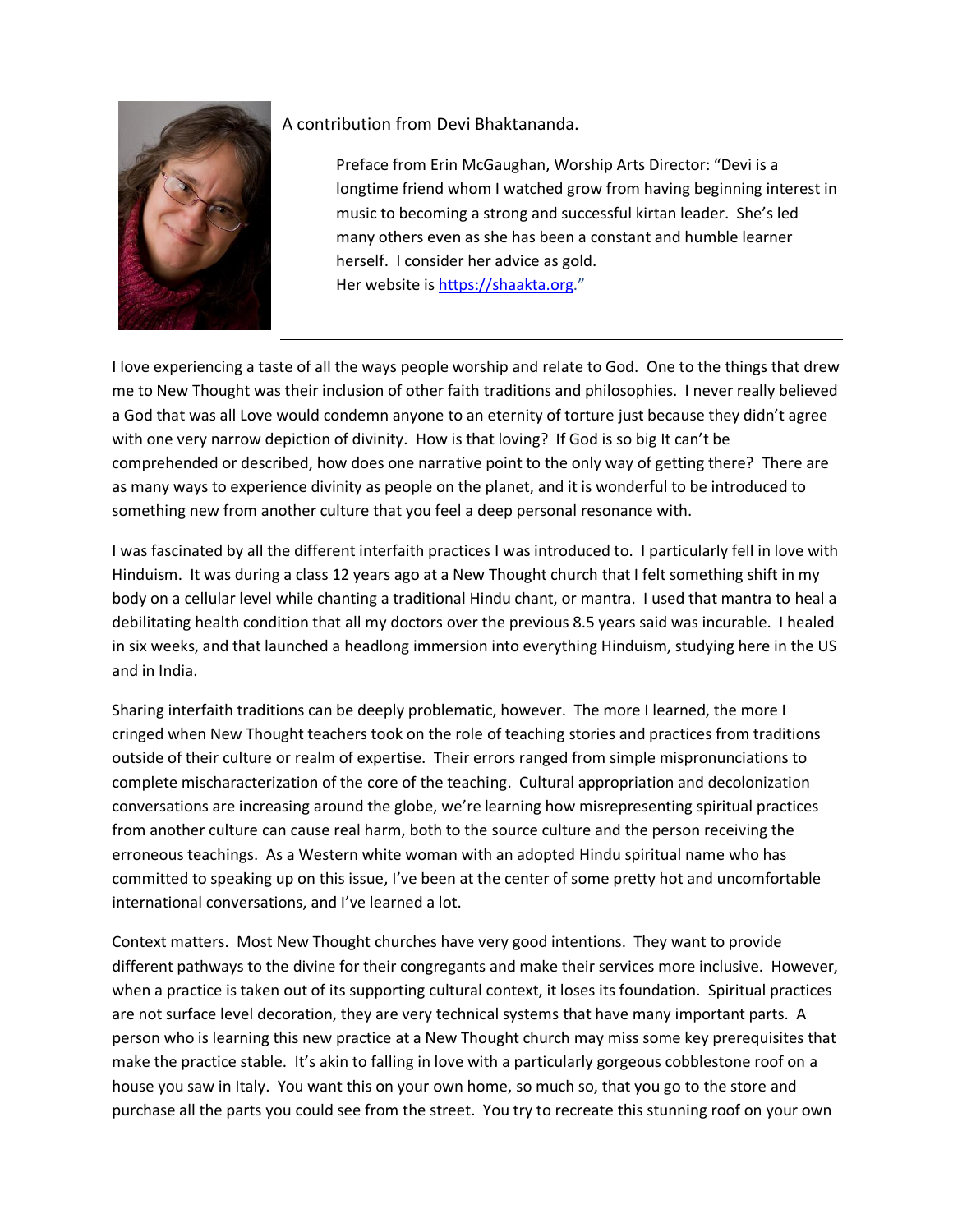home, and are surprised when it collapses in on you because you didn't know about and obtain the stabilizing infrastructure that you couldn't see from the outside.

This happens a lot with dharmic traditions from South Asia. Americans like what they see on the surface, and decide they don't need the supporting underpinning. It might not be as sexy or fun, so they write it off as archaic and toss it in the waste bin. They then alter the practices to suit their preferences, inventing new ways to express it, in the name of "spirituality belongs to everyone", and it ends up becoming so distorted, the source culture doesn't even recognize it. Once it has become popularized in its new form under the original name, the original sacred spriritual tradition has been erased. To add insult to injury, Americanized South Asian dharmic spiritual practices make up a multi-billion dollar industry, and none of that money is going back to compensate people in the source culture. It's just the latest form of colonization; extracting the riches and leaving the source peoples impoverished.

Should New Thought churches avoid sharing from other traditions entirely? Clearly it's not practical for church leaders to immerse in every other tradition and study enough to know whether they are making these kinds of mistakes. No, I don't think so. So how can they share without appropriating someone else's sacred tradition? The answer is simple. Consult someone from the source tradition. These days video meetings make spanning the globe free and easy. In seconds, one can be connected with someone on the opposite side of the world, sharing audio and video, sharing accurate and important information, including visuals. These meetings can be recorded so that they can be a source of verification when memory fails.

Key points to keep in mind when sharing from another tradition:

- When at all possible, hire someone from the source tradition to come and share any teachings and practices they feel are appropriate in person. If that's not possible, consult with them remotely about what is appropriate to share.
- Check in with more than one source teacher. These faith traditions are not monoliths. There is a variety of opinions and constraints around what is and is not appropriate. Don't go with the first person who says yes. Internalized colonization is a thing.
- Put time and energy into pronouncing terms correctly. New Thought teaches that words create reality, so we should know that mispronunciation could create a different reality than the source culture intended. We need to walk our talk here.
- Show respect for the knowledge holders of the source tradition, usually a colonized population, by compensating them for their time and their knowledge.
- Compile a list of teachers from the source culture to refer congregants to. Resist the urge to promote American teachers.
- Study and sensitize yourself to the history of the people who follow that tradition. In the case of Indigenious Peoples in North America, they were punished and even killed for holding sweat lodges and burning sage, all the way up until the early-1970s. Children were stolen from their families and put into boarding schools thousands of miles away, where they were starved, beaten, and killed for speaking their own language or wearing their traditional clothing as late as 1973. Don't use their sacred artifacts or language that associates you with them if you haven't